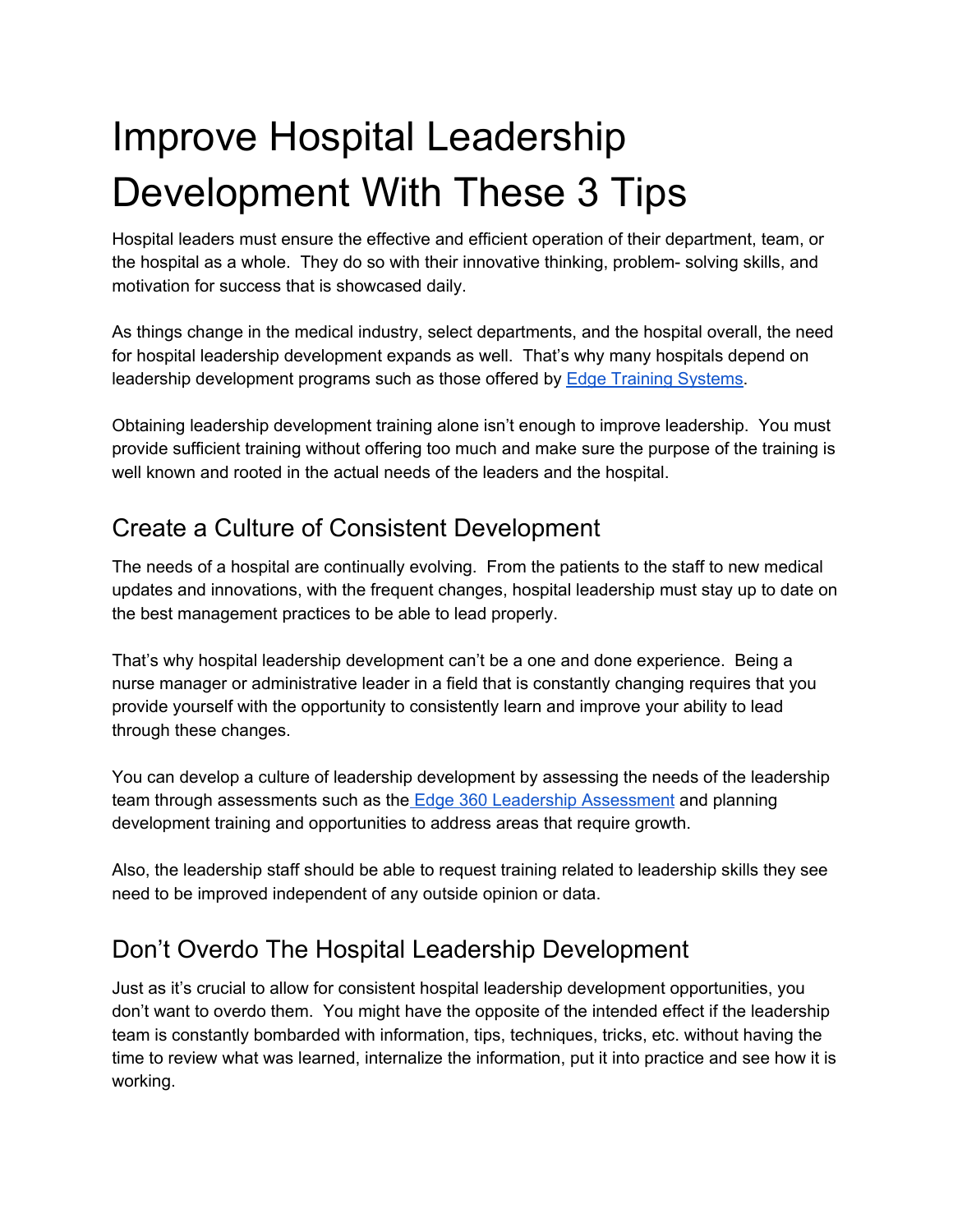You can ensure that the leadership staff isn't overloaded by placing a waiting period between each development opportunity. This could be a week, a couple of weeks, a month or whatever is best for your staff. Be sure to have the conversation about how the leadership team is feeling post training and discuss how the information is being implemented in day to day hospital practices.

If you find members of your staff struggling to fully apply information from a previous training, consider what the best next step would be. It could be having a follow up training on the last topic or working together as hospital staff to analyze the information together and developing a plan moving forward.

Providing members of your leadership team with a mentor - on site or remote - to assist with this process might also prove to be beneficial as they work through the leadership development program

### Develop a Vision and Communicate It

What is the purpose of hospital leadership development? Are the leaders being required to attend these trainings, have their leadership style assessed, and speak with consultants about improving leadership skills without a thorough understanding of the importance behind the focus on leadership development.

They might feel their leadership style is fine, and being trained on leadership is just another box to check off on a to-do list. If they enter the process with that attitude, it can derail their individual progress and that of their department.

Before embarking in leadership development, be sure that the vision for how the hospital or department will operate after the training is discussed, so there is a known purpose identified in advance.

In an ideal world, everyone would agree with the vision and strive toward seeing it come to fruition, but that's not always the case. If you have members of the leadership team who don't agree with the vision or the importance of the training, that's when having a culture of open communication, trust, and mutual respect is beneficial.

Have a conversation about why the vision isn't shared and what their ideas are instead. As you go through the process of leadership development, keep those lines of communication open, so feelings of resentment don't develop.

### Improving Development

Edge Training Systems works with hospital staff to provide hospital leadership development [programs](https://www.edgetrainingsystems.com/Training-Services/StepUp-Program) and [training,](https://www.edgetrainingsystems.com/Edge-Products/Training-Videos/Leadership) [mentoring,](https://www.edgetrainingsystems.com/Edge-Products/Coaching-Mentoring) coaching, and [assessments](https://www.edgetrainingsystems.com/Edge-Products/Assessments/360-Degree-Feedback-Assessments/EDGE360%C2%BA-For-Leaders) to determine what the need is.